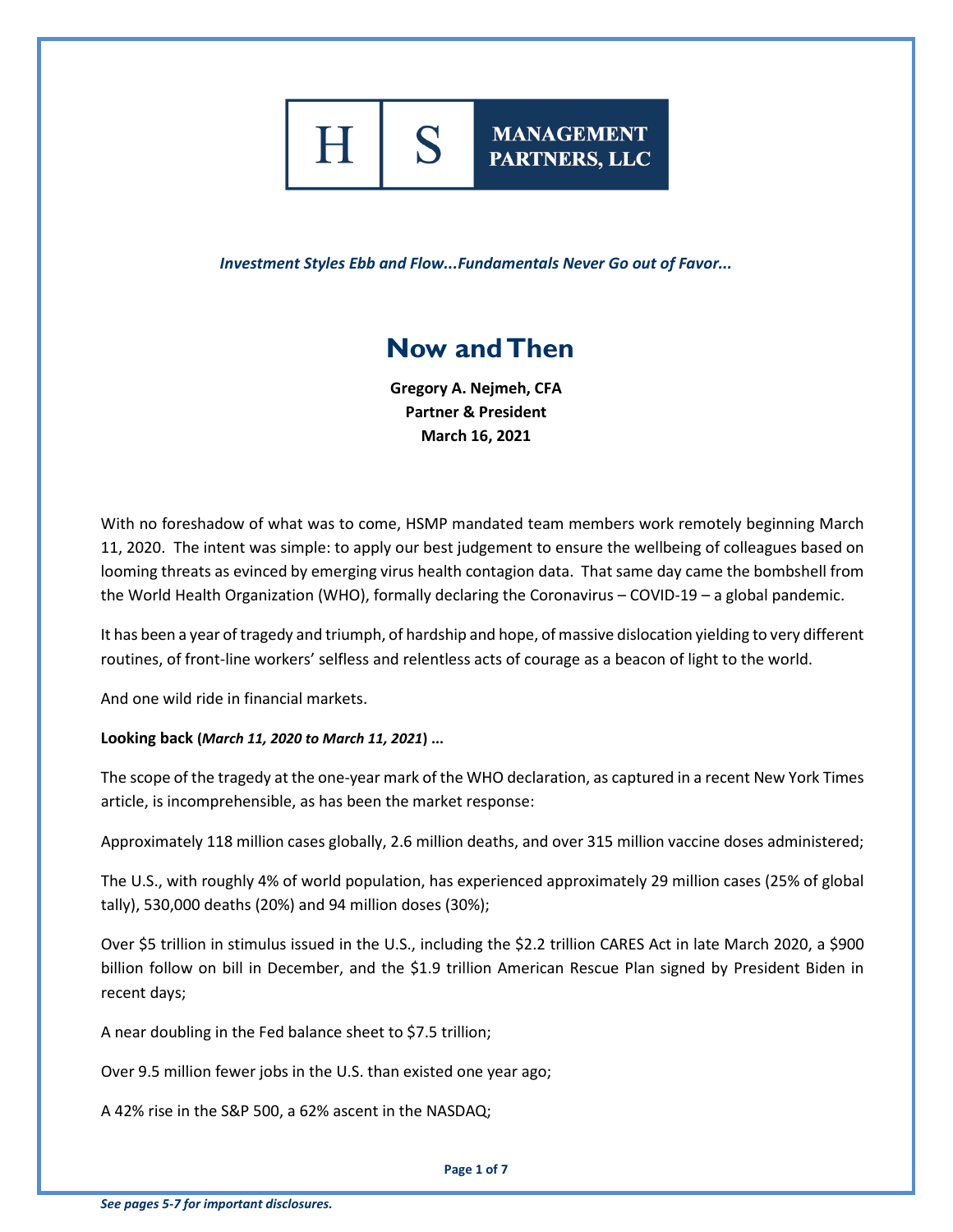SPACs, Bitcoin, NFTs (non-fungible tokens), Robinhood and Reddit soaring in popularity and value.

A sharp economic collapse – a deep recession – is now nearly erased, with GDP measures of activity potentially recovering fully later this year, per Strategas economic data:

|                | <b>U.S. REAL GDP</b> |          |        |               |          |  |  |  |
|----------------|----------------------|----------|--------|---------------|----------|--|--|--|
|                | <b>Bil \$ SAAR</b>   | Q/Q % AR | Y/Y %  | <b>Annual</b> | Ann. Y/Y |  |  |  |
| $2018 - Q1$    | 18530.5              |          |        |               |          |  |  |  |
| $2018 - Q2$    | 18654.4              | 2.7      |        |               |          |  |  |  |
| $2018 - 03$    | 18752.4              | 2.1      |        |               |          |  |  |  |
| $2018 - Q4$    | 18813.9              | 1.3      |        | 18687.8       |          |  |  |  |
| $2019 - Q1$    | 18950.3              | 2.9      | 2.3    |               |          |  |  |  |
| $2019 - Q2$    | 19020.6              | 1.5      | 2.0    |               |          |  |  |  |
| $2019 - Q3$    | 19141.7              | 2.6      | 2.1    |               |          |  |  |  |
| $2019 - Q4$    | 19254.0              | 2.4      | 2.3    | 19091.7       | 2.2      |  |  |  |
| $2020 - Q1$    | 19010.8              | $-5.0$   | 0.3    |               |          |  |  |  |
| $2020 - Q2$    | 17302.5              | $-31.4$  | $-9.0$ |               |          |  |  |  |
| $2020 - 03$    | 18596.5              | 33.4     | $-2.8$ |               |          |  |  |  |
| $2020 - Q4$    | 18783.9              | 4.1      | $-2.4$ | 18423.4       | $-3.5$   |  |  |  |
| 2021 1Q F      | 19236.8              | 10.0     | 1.2    |               |          |  |  |  |
| 2Q F           | 19700.7              | 10.0     | 13.9   |               |          |  |  |  |
| 3QF            | 19822.7              | 2.5      | 6.6    |               |          |  |  |  |
| 4Q F           | 20042.1              | 4.5      | 6.7    | 19700.6       | 6.9      |  |  |  |
| 2022 1Q F      | 20116.8              | $1.5\,$  | 4.6    |               |          |  |  |  |
| <b>2QF</b>     | 20290.5              | 3.5      | 3.0    |               |          |  |  |  |
| 3QF            | 20441.0              | 3.0      | 3.1    |               |          |  |  |  |
| <b>4QF</b>     | 20542.5              | 2.0      | 2.5    | 20347.7       | 3.3      |  |  |  |
| $F =$ Forecast |                      |          |        |               |          |  |  |  |

Source: Used with permission of Strategas Research Partners dated 3/12/2021.

#### **What's Changed?**

#### **March 2020:**

Flight to safety (Treasuries, gold);

Balance sheet centric/liquidity focus over earnings;

Relevancy in a pandemic world;

Dramatic tech sector outperformance resulted from the combination of the above three attributes.

## **March 2021:**

Flight from safety (Treasuries under pressure);

Recovery prospects renewing the attention on earnings though balance sheet importance remains timeless;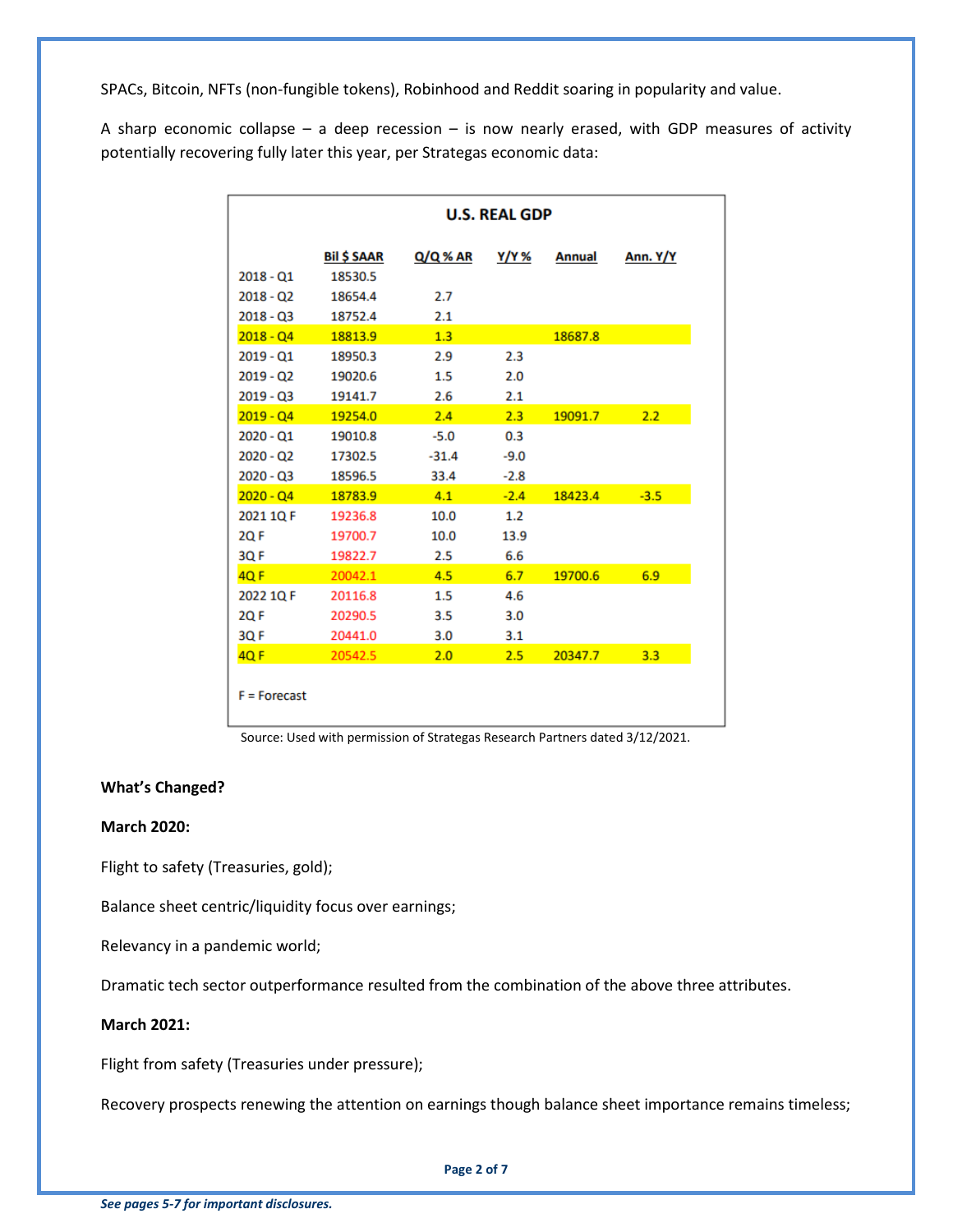Cyclicals appear to be emerging from multi-year hibernation as pro-economically sensitive businesses garner capital…witness the strength in financials and energy year-to-date;

A new Administration.

#### **...And Ahead**

After a year in which we'd been barraged with negative headlines and fear that ran to our collective core, I read an article that I would have reached out and hugged had that been possible. The lead in the New York Times is unabashedly positive: "17 Reasons to Let the Economic Optimism Begin." The rising number of vaccine doses being administered across the globe on a daily basis, massive stimulus (more than five times that which was applied to combat the Great Recession, with policy objectives related to climate change and infrastructure suggesting we're far from done), and the coiled human spring to be launched as life and work return to normal point to reason for economic optimism.

At HS Management Partners, we consider ourselves optimistic realists – optimistic enough to believe in the promise of tomorrow, that American resolve and determination well exceeds our meaningful differences, and that we have maintained our standing and leadership as a nation. Realistic enough to know that extended valuations, rising yields, and economic and social disequilibrium pose substantive headwinds.

Our accent is on optimism, particularly following a year in which realism was beyond painful.

## **Much has Changed...Much has Remained the Same**

We've maintained a consistent resolve in the midst of such a tumultuous year to abide by our foundational investment principles: identify quality businesses that possess the characteristics we value; assemble such businesses into a concentrated portfolio of 20-25 securities that we believe are capable of demonstrating above average earnings and cash flow growth over time; and steadfastly adhere to a valuation framework that we think has served us well both over the duration of our investment careers, and clients since we opened our doors.

The durability of our philosophy and our approach has translated into the HSMP performance metrics listed in the table below. Our so-called body of work from the 2Q '07 through the end of 2019 was broadly in line with our performance in 2020, the most unusual year of my nearly forty-year investment career. What proved to be anomalous was the degree to which the indices advanced well above historic norms: the S&P advance in 2020 was more than double that which the index exhibited in the preceding 51-quarter interval, while the Russell 1000 Growth more than tripled its annual average advance. Clearly last year the hare enjoyed a banner run with a sprint in record time. We quite like the tortoise shell and appreciate that marathons can only be completed with the proper pace.

| <b>Performance Period</b>                    | <b>HSMP</b><br><b>Composite (Net)</b> | <b>S&amp;P500</b> | <b>R1000G</b> |
|----------------------------------------------|---------------------------------------|-------------------|---------------|
| Since Inception thru 12/31/2019 (annualized) | 12.5%                                 | 8.9%              | 11.2%         |
| 2020                                         | 13.9%                                 | 18.4%             | 38.5%         |
| Since Inception thru 12/31/2020 (annualized) | 12.6%                                 | 9.6%              | 12.9%         |

*Composite Performance (Net-of-Fees) since Composite Inception (4/1/07) through 12/31/2019 and 12/31/2020 (annualized). Performance results include the reinvestment of dividends and other earnings. Past performance is not indicative of future results. See page 5 for the 1, 3-, and 5-Year annualized composite results.*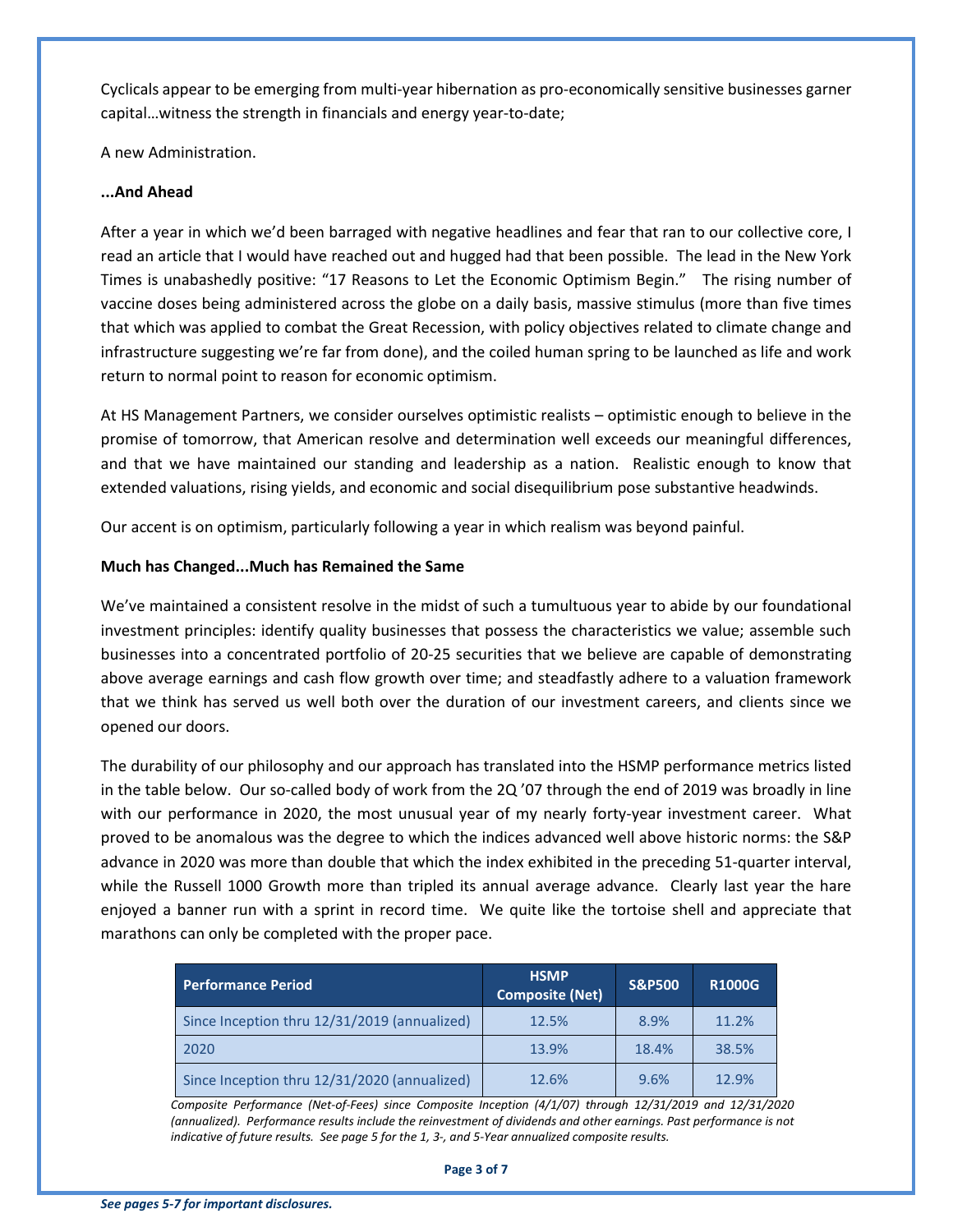#### **Now and Then, and Again…Tomorrow's Commitment**

Our association with clients is one we take very seriously, and we believe clients partner with us because they accept and appreciate our investment curriculum. When we establish a client relationship, we believe a covenant is formed whereby we do what we say we'll do. We recognize there are times when what we prize will be appreciated in the marketplace, and times when the investment world is less focused on the quality of the underlying business model or the valuation paid for future – in some cases, very distant – cash flows. As is true Now, as was true Then, and as will be the case tomorrow, our commitment is pure: to manage client assets to the best of our ability while adhering to the time-tested principals that have served us so well for so long.

From all members of the HSMP team to our clients, thank you for the trust and confidence you've shown in us.

Stay safe and healthy, and know the news on the vaccination front continues to be encouraging.

As always, an ode of gratitude to our medical professionals and front-line workers for your tireless efforts on behalf of the greater good.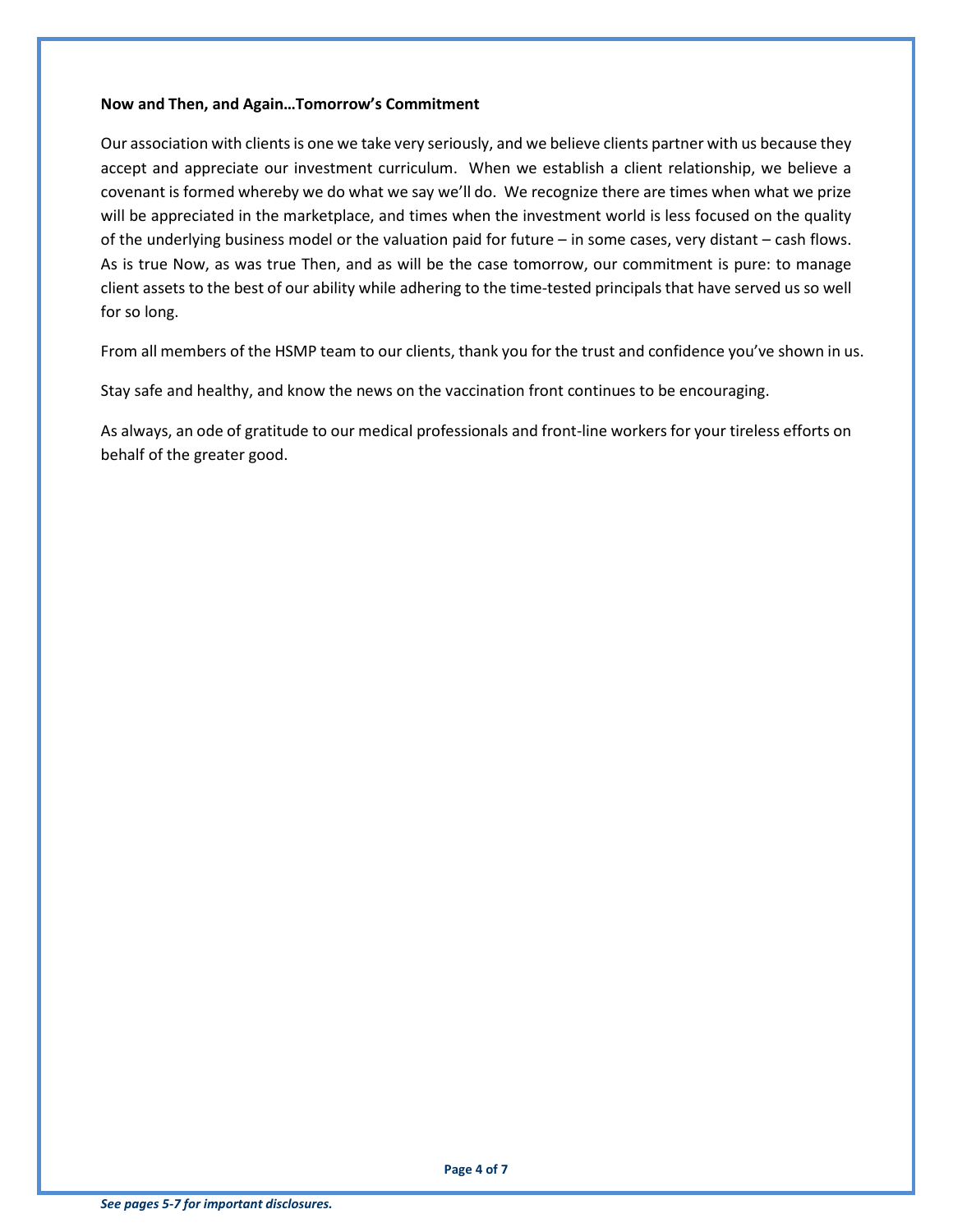# *HSMP Composite Performance as of 12/31/20*

|                                        | 2020  | 3 Years<br><b>Annualized</b> | 5 Years<br><b>Annualized</b> | <b>10 Years</b><br>Annualized | <b>Since Inception</b><br>4/1/07<br><b>Annualized</b> | <b>Since Inception</b><br>4/1/07<br><b>Cumulative</b> |
|----------------------------------------|-------|------------------------------|------------------------------|-------------------------------|-------------------------------------------------------|-------------------------------------------------------|
| HSMP Composite (Net)                   | 13.9% | 14.0%                        | 16.0%                        | 15.7%                         | 12.6%                                                 | 410.7%                                                |
| S&P 500 $^{\circ}$ Index               | 18.4% | 14.2%                        | 15.2%                        | 13.9%                         | 9.6%                                                  | 252.7%                                                |
| Russell 1000 <sup>®</sup> Growth Index | 38.5% | 23.0%                        | 21.0%                        | 17.2%                         | 12.9%                                                 | 433.0%                                                |

*Performance results are net-of-fees and include the reinvestment of dividends and other earnings. Past performance is not indicative of future results.* 

## **HS Management Partners, LLC Concentrated Quality Growth Composite GIPS® Report**

|             | <b>Firm</b>   |                                      | <b>Composite</b>             | <b>Performance Results</b> |            |                      | <b>3-Year Annualized Std Deviation</b> |                                |              |                      |                        |
|-------------|---------------|--------------------------------------|------------------------------|----------------------------|------------|----------------------|----------------------------------------|--------------------------------|--------------|----------------------|------------------------|
| Year<br>End | <b>Assets</b> | <b>Assets</b><br>(USD)<br>(millions) | Number of<br><b>Accounts</b> |                            | Composite  |                      | <b>Russell</b>                         | Composite                      | Composite    |                      | <b>Russell</b>         |
|             | (millions)    |                                      |                              | <b>Gross</b>               | <b>Net</b> | S&P 500 <sup>®</sup> | $1000^\circ$<br>Growth                 | <b>Dispersion</b><br>(Std Dev) | <b>Gross</b> | S&P 500 <sup>®</sup> | $1000^\circ$<br>Growth |
| 2020        | 3,491         | 3,341                                | 284                          | 14.70%                     | 13.88%     | 18.40%               | 38.49%                                 | 0.14                           | 19.75        | 18.53                | 19.64                  |
| 4Q20        | 3,491         | 3,341                                | 284                          | 11.80%                     | 11.59%     | 12.15%               | 11.39%                                 | 0.34                           | 19.75        | 18.53                | 19.64                  |
| 3Q20        | 3,257         | 3,134                                | 282                          | 9.69%                      | 9.50%      | 8.93%                | 13.22%                                 | 0.15                           | 18.84        | 17.49                | 18.78                  |
| 2Q20        | 3,186         | 3,042                                | 287                          | 23.54%                     | 23.31%     | 20.54%               | 27.84%                                 | 0.11                           | 18.64        | 16.71                | 17.40                  |
| 1Q20        | 2,674         | 2,602                                | 292                          | $-24.29%$                  | $-24.42%$  | $-19.60%$            | $-14.10%$                              | 0.28                           | 16.56        | 15.00                | 15.19                  |
| 2019        | 3,566         | 3,478                                | 280                          | 38.12%                     | 37.13%     | 31.49%               | 36.39%                                 | 1.13                           | 11.29        | 11.93                | 13.07                  |
| 2018        | 3,145         | 2,967                                | 259                          | $-4.42%$                   | $-5.07%$   | $-4.38%$             | $-1.51%$                               | .28                            | 10.04        | 10.80                | 12.12                  |
| 2017        | 4.028         | 3,840                                | 236                          | 33.87%                     | 33.06%     | 21.83%               | 30.21%                                 | .46                            | 9.61         | 9.92                 | 10.54                  |
| 2016        | 3.446         | 3,269                                | 199                          | 6.92%                      | 6.25%      | 11.96%               | 7.08%                                  | .10                            | 10.72        | 10.59                | 11.15                  |
| 2015        | 3,143         | 3,014                                | 176                          | 3.94%                      | 3.32%      | 1.38%                | 5.67%                                  | .81                            | 11.03        | 10.48                | 10.70                  |
| 2014        | 3,295         | 3,193                                | 148                          | 13.06%                     | 12.39%     | 13.69%               | 13.05%                                 | .26                            | 9.85         | 8.98                 | 9.59                   |
| 2013        | 2,392         | 2,298                                | 136                          | 31.76%                     | 31.04%     | 32.39%               | 33.48%                                 | .09                            | 12.26        | 11.94                | 12.18                  |
| 2012        | 1,622         | 1,616                                | 94                           | 28.86%                     | 28.16%     | 16.00%               | 15.26%                                 | .15                            | 13.82        | 15.09                | 15.66                  |
| 2011        | 884           | 880                                  | 72                           | 5.55%                      | 5.00%      | 2.11%                | 2.64%                                  | .11                            | 15.81        | 18.70                | 17.76                  |
| 2010        | 531           | 528                                  | 46                           | 17.13%                     | 16.44%     | 15.06%               | 16.71%                                 | .28                            | 19.54        | 21.85                | 22.11                  |
| 2009        | 292           | 290                                  | 32                           | 35.91%                     | 35.06%     | 26.46%               | 37.21%                                 | .33                            |              |                      |                        |
| 2008**      | 172           | 152                                  | 27                           | (34.49%)                   | (34.80%)   | (37.00%)             | (38.44%)                               | N.A.                           |              |                      |                        |
| 2007*       |               | 6                                    | 5 or fewer                   | 16.84%                     | 16.08%     | 4.83%                | 10.51%                                 | N.A.                           |              |                      |                        |

\* Performance shown for 2007 is from April 1, 2007 through December 31, 2007.

\*\* HS Management Partners, LLC charges its fees quarterly in arrears and therefore no significant fees were charged to client accounts in the first quarter of 2008. Had a modeled fee of 0.90% per annum been applied, the net of fee return for the first quarter of 2008 would be (10.82%).

N.A. - Information is not statistically meaningful due to an insufficient number of portfolios (5 or fewer) in the Composite for the entire year.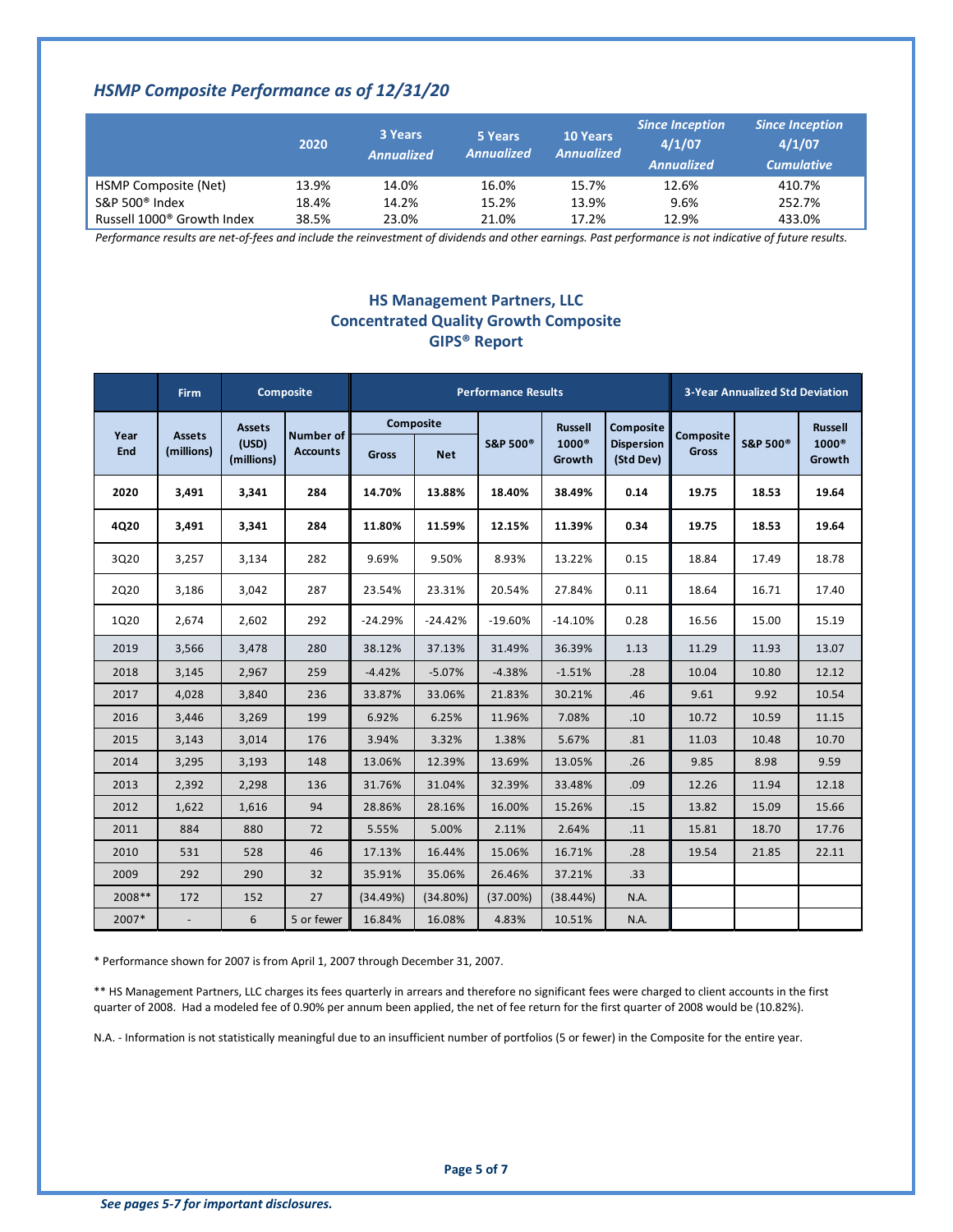#### **HS Management Partners, LLC Concentrated Quality Growth Composite GIPS Report (continued)**

**The HS Management Partners Concentrated Quality Growth Composite** includes all fully discretionary, actively managed, fee paying accounts which employ our style of investing in 20-25 quality growth businesses. These accounts must have a market value exceeding \$500,000 at the time of initial inclusion in the Composite and have a market value exceeding \$300,000 to maintain inclusion.

Accounts that have contributions/withdrawals of greater than 10% of their market value (at the time of the cash flow) shall be excluded from Composite membership. Accounts that are not actively managed according to the intended strategy are excluded at the end of the last full day in which they last met the inclusion criteria. Accounts are reinstated into the Composite on the first day after the account again meets our inclusion criteria. Prior to April 1, 2009, our inclusion and exclusion criteria were applied on a monthly basis, rather than daily. Additional information regarding the treatment of significant cash flows is available upon request. Also available upon request are policies for valuing investments, calculating performance, and preparing GIPS Reports.

For benchmark purposes, the Composite is compared to the S&P 500® and Russell 1000® Growth indices, however, the Composite may contain securities not represented in either or both indices. The HS Management Partners Concentrated Quality Growth Composite was created January 1, 2008 (the inception date of the Composite was April 1, 2007). Prior to January 1, 2008 the accounts in the Composite were non-fee paying individual accounts managed by Harry Segalas in accordance with HS Management Partners' investment policies, becoming HS Management Partners accounts in December 2007.

The Composite Dispersion presented is an asset-weighted standard deviation calculated using gross performance results for accounts included within the Composite for the entire period. In addition, gross performance results are used to calculate the 3 year annualized standard deviation.

HS Management Partners, LLC claims compliance with the Global Investment Performance Standards (GIPS®) and has prepared and presented this report in compliance with the GIPS standards. HS Management Partners, LLC has been independently verified for the period January 1, 2008 through December 31, 2020. A firm that claims compliance with the GIPS standards must establish policies and procedures for complying with all the applicable requirements of the GIPS standards. Verification provides assurance on whether the Firm's policies and procedures related to composite, as well as the calculation, presentation, and distribution of performance, have been designed in compliance with the GIPS standards and have been implemented on a firm-wide basis. The Concentrated Quality Growth Composite has had a performance examination for the periods January 1, 2008 through December 31, 2020. The verification and performance examination reports are available upon request.

GIPS® is a registered trademark of CFA Institute. CFA Institute does not endorse or promote this organization, nor does it warrant the accuracy or quality of the content contained herein.

The performance track record from April 1, 2007 through December 31, 2007 has been examined by Ashland Partners & Company, LLP and meets the portability requirements of the GIPS® standards. A copy of their report is available upon request.

HS Management Partners, LLC is an independent SEC registered investment advisor (SEC registration does not imply a certain level of skill or training). The Firm maintains a complete list and description of composites, which is available upon request. Results are based on fully discretionary accounts under management, including those accounts no longer with the Firm. Past performance is not indicative of future results.

The U.S. Dollar is the currency used to express performance. When international ordinary shares or ADRs are held in portfolios in the Composite, performance is shown net of foreign withholding taxes. Returns are presented gross and net of management fees and include the reinvestment of all income. Net of fee performance was calculated using actual management fees. Prior to January 1, 2008, a representative fee of 0.90% annually was applied to the individual accounts in the Composite managed by Harry Segalas. Additional information regarding the policies for calculating and reporting returns is available upon request. Policies governing compliance with the GIPS® Standards were followed in establishing HS Management Partners' performance record and the accounts to be included therein. In that regard, certain individual accounts managed by Harry Segalas were excluded from the Composite because of material differences in the management style of those accounts and HS Management Partners' investment policies. The GIPS® standards were applied retroactively for the purposes of computing 2007 performance, and are being applied prospectively in a consistent manner.

Investment advisory fees are charged as a percentage of on an account's assets under management. The annual fee schedule for accounts that are at least \$10 million under management is as follows: 0.90% on first \$25 million, 0.70% on next \$25 million and 0.50% on the balance. Accounts below \$10 million pay the greater of 1% or \$10,000. Actual investment advisory fees may deviate from the above fee schedule at the Firm's sole discretion. Please refer to our Form ADV for more information related to our fees.